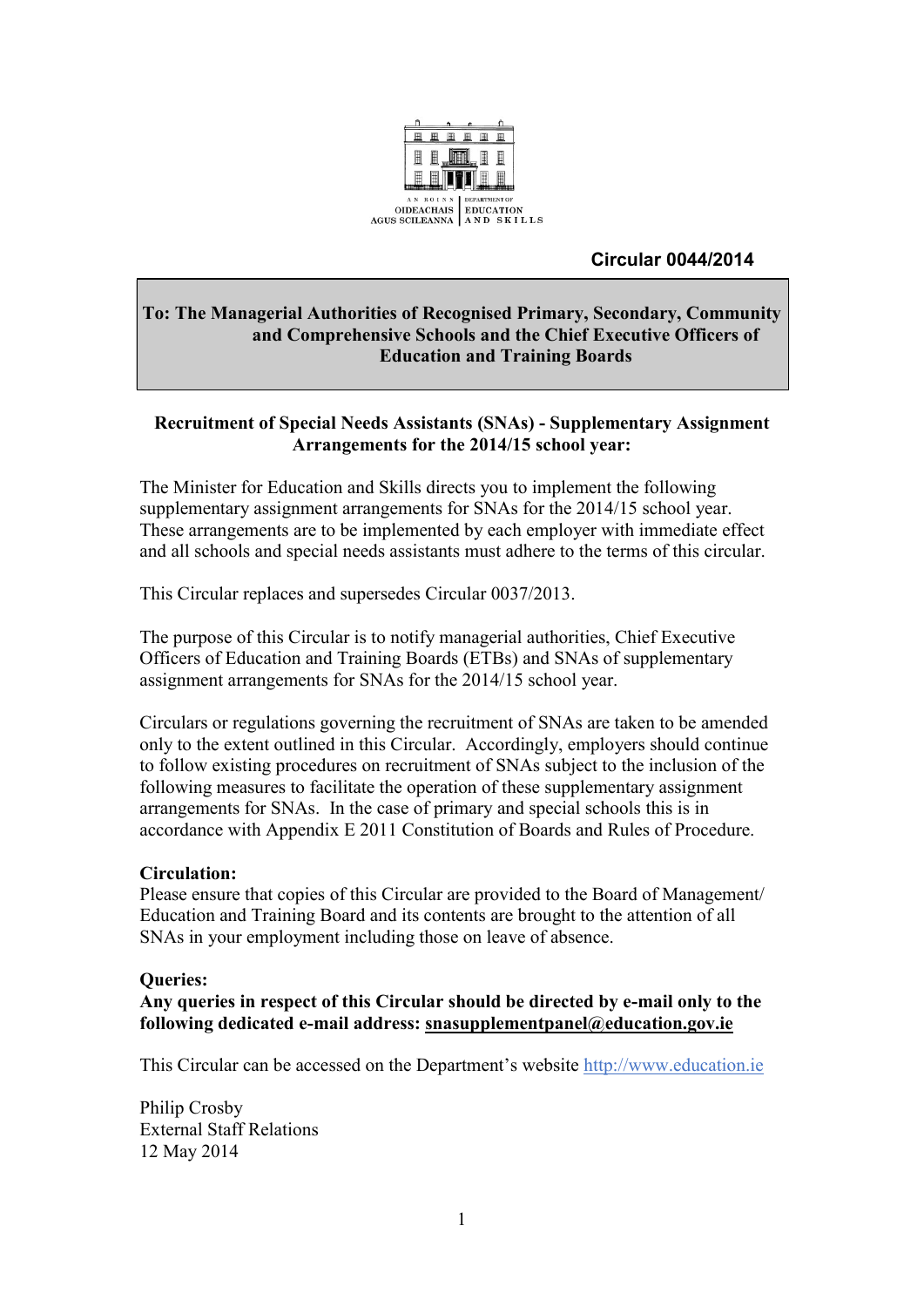#### **DEFINITIONS AND EXPLANATORY TERMS:**

For the purposes of this circular the following terms shall have the meanings assigned to them here unless the context indicates otherwise:

**Purpose of SNA Supplementary Assignment Arrangements –** The purpose of these arrangements is to facilitate eligible SNAs who are being made redundant by one employer in filling SNA vacancies that may become available in another school / **ETB.** 

**Employer** – means an Education and Training Board (ETB) for vocational schools/community colleges and a Board of Management/Manager in the case of primary, voluntary secondary, community and comprehensive schools. The Education and Training Board or Board of Management/Manager may delegate responsibility for matters set out in this circular to the Principal of the school.

**The Department** – means the Department of Education and Skills.

**Supplementary Assignment Manager** – means a person assigned by the Department of Education and Skills to fulfil the role outlined in paragraph 24 (page 9) of this Circular.

**Carryover of Service** – An SNA who is deemed to be a member of this supplementary assignment panel and who is appointed to a further SNA position on or before 1 June 2015 will carry forward any reckonable service that s/he has already accrued as an SNA with their previous employer. This will be carried forward and reckonable, for redundancy purposes only, if a future redundancy situation arises in respect of that person e.g. An SNA served in a full-time position in School A from 1 September 2011 to 31 August 2014. S/he then gets a full-time SNA position in School B and serves in School B from 1 September 2014 to 31 August 2017 at which point s/he is made redundant and opts for a redundancy payment. His/Her service for that redundancy payment will be 6 years i.e. 3 years from School A added to 3 years from School B.

**Process Verification Document** – See pages 7 and 8.This form must be completed by employers in respect of every SNA vacancy other than substitute or "cover" vacancies and must be returned to the supplementary assignment manager.

**Panel Form 1 (PF1)** – See pages 12 and 13. When an employer is notifying an SNA that s/he is being made redundant the employer should immediately give the SNA a completed Panel Form 1 (PF1). SNAs should always submit a copy of the completed Panel Form 1 (PF1) to employers when applying for vacancies as that is the only method for employers to determine whether an applicant has Panel Rights.

**OPT OUT FORM** – See pages 14 and 15. This form is to be completed by an SNA who wishes to opt out of the 2014/15 SNA supplementary assignment panel. This will trigger the processing of his/her redundancy payment in line with the terms set out in the SNA redundancy scheme (DES Circular 58/06) or any revision of same that is applicable at that time. The decision to opt out of the 2014/15 supplementary assignment panel for SNAs is final and binding.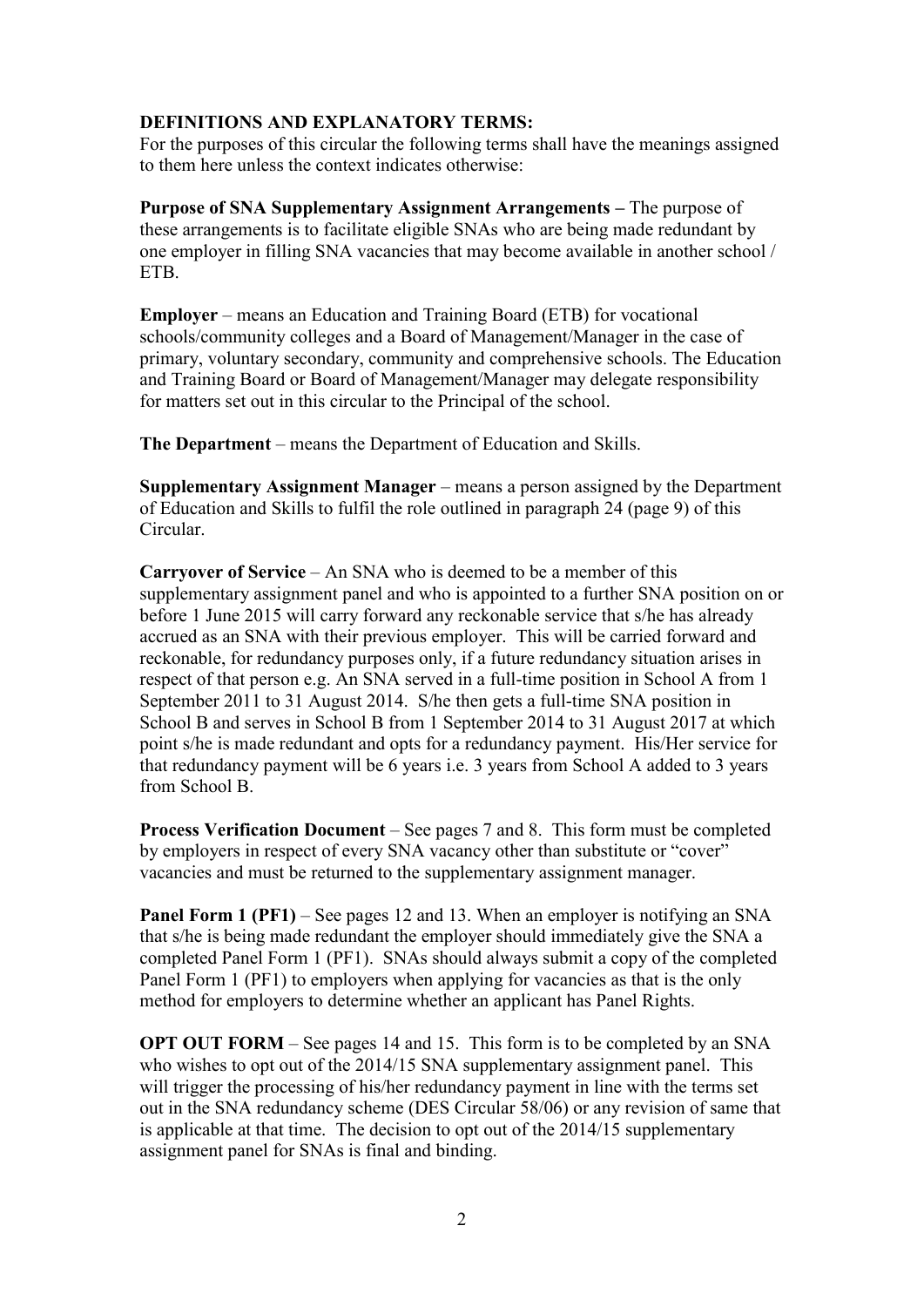**Supplementary Assignment Arrangements for Special Needs Assistants (SNAs) employed in recognised Primary, Secondary, Community and Comprehensive Schools and Education and Training Boards (ETBs).**

### **What happens when an SNA is notified that s/he is to be made redundant:**

1. Employers should continue to process the redundancy as normal. If an SNA is employed by a **recognised Primary, Secondary or Community and Comprehensive School** then the SNA should be formally notified of the redundancy and the SNA RED1 form and the RP50 form should be completed and forwarded to the address below immediately. The deadline for receipt of applications is as outlined in DES Circular 58/2006 or any revision of same that is applicable at that time. The above mentioned forms are available on the Department's website [www.education.ie](http://www.education.ie/) along with guidelines for completion.

SNA Redundancy Unit Payroll Division Department of Education and Skills Cornamaddy Athlone Co Westmeath

1

- 2. In circumstances where an SNA is currently employed by an ETB the provisions which currently exist to re-assign within the ETB should be completed prior to the issuing of any redundancy notification. Following this his/her employer should continue to process the redundancy as normal, the SNA should be formally notified of the redundancy and RP50 should be completed and forwarded to the relevant section in the ETB.
- 3. With effect from 1 May 2013<sup>1</sup> once an SNA with a minimum of one year's service (Service in a substitute capacity i.e. covering for maternity leave, sick leave, career breaks, job-sharing etc. does not count) is notified by his/her employer that s/he is to be made redundant then s/he shall be deemed to be a member of a supplementary assignment panel for SNAs. **This does not apply where an SNA loses hours but remains with his/her existing employer.**
- 4. When an employer is notifying an SNA that s/he is being made redundant the employer should **immediately** give the SNA a completed Panel Form 1 (PF1) which is appended to this Circular.
- 5. **SNAs should always submit a copy of the completed Panel Form 1 (PF1) to employers when applying for vacancies as that is the only method for employers to determine whether an applicant has Panel Rights.**

 $1$  Circular 37/2013 is superseded by this Circular in all respects. This means that SNAs who were made redundant after 1 May 2013 and who have not obtained a new position will remain on this panel until 1 June 2015 with a view to gaining further SNA employment. Such SNAs may of course opt out of the panel and have their redundancy payment processed but this will not happen automatically.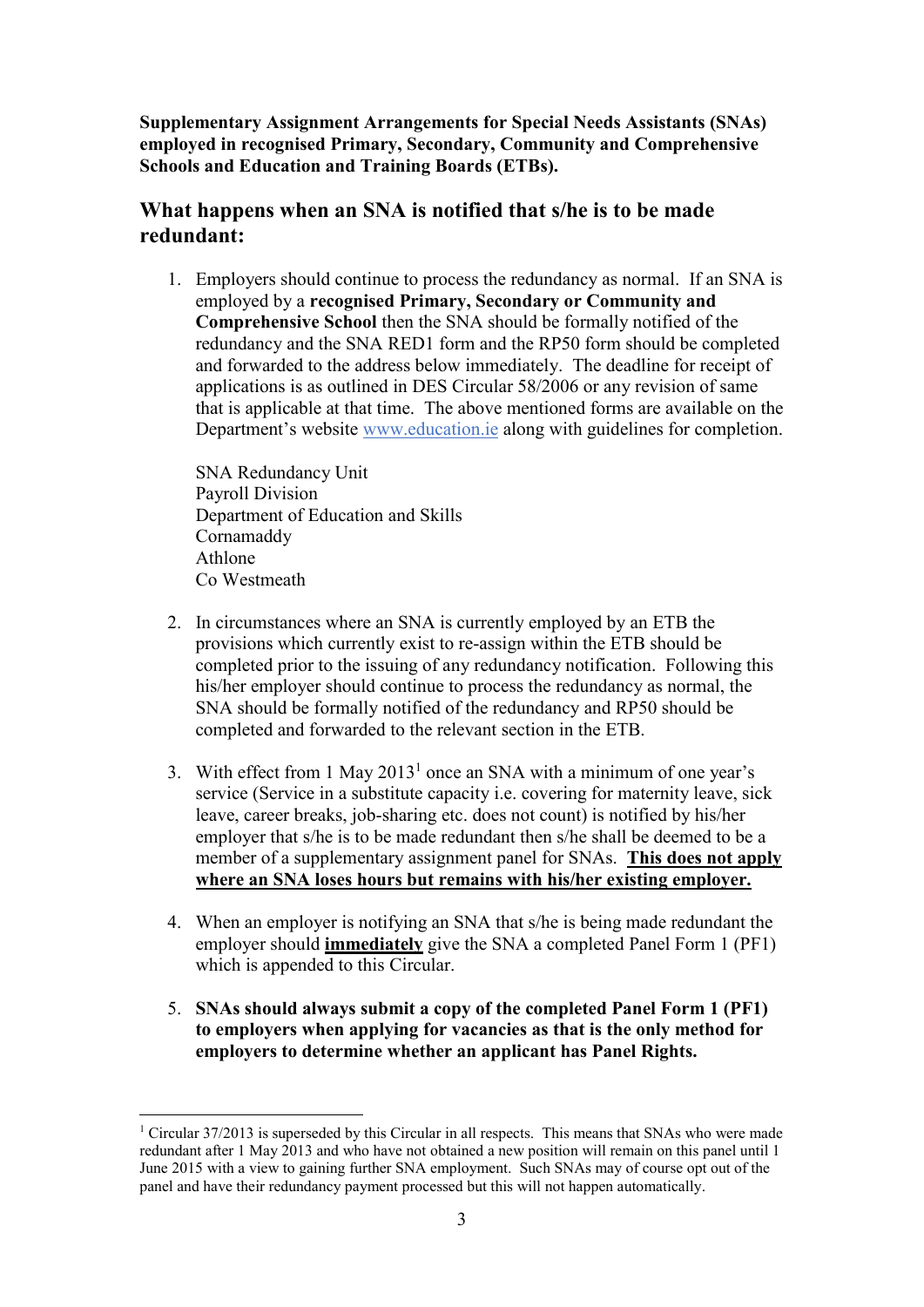### **Opting out of the SNA supplementary assignment panel:**

6. An SNA may opt out of this supplementary assignment panel at any point in time triggering the processing of his/her redundancy payment in line with the terms set out in the SNA redundancy scheme (DES Circular 58/06) or any revision of same that is applicable at that time. The decision to opt out of the 2014/15 supplementary assignment panel for SNAs is final and binding. Any SNA who wishes to opt out should complete the attached form (SNA OPT OUT FORM) and send the completed form to:

SNA Redundancy Unit Payroll Division Department of Education and Skills Cornamaddy Athlone Co Westmeath *Please note that if the SNA was employed by an ETB then the opt-out form should be returned to the HR Department of that ETB.*

- 7. Any SNA who opts for a redundancy payment as outlined above and who is subsequently re-employed as an SNA by **any** school or ETB within 1 year of being made redundant must notify the Department of Education and Skills or the relevant Education and Training Board that s/he has received such a payment. In these circumstances, re-imbursement of the enhanced (*ex gratia*) element of the redundancy payment will be required from that person. The arrangements for the re-imbursement will be made at that time, subject to the re-imbursement being completed within a 12 month time-frame. This reimbursement will not be payable to the SNA even in the event of a future redundancy event because the service in respect of which the payment was made will be deemed to have been broken by dint of s/he having received his/her statutory redundancy entitlements
- 8. It should be noted that even when an SNA re-imburses the enhanced (*ex gratia*) element of the redundancy payment, the service in respect of which the payment was made will be deemed to have been broken by dint of s/he having received his/her statutory redundancy entitlements and any such service will not be reckonable for redundancy purposes in the event of the person being made redundant by his/her new employer subsequently.
- 9. Acceptance of the redundancy payment will require the SNA to sign a declaration to this effect. This declaration will also include an authorisation that the information can be used by the Department, and any employer of SNAs in the education sector, for the purposes of monitoring compliance with this provision.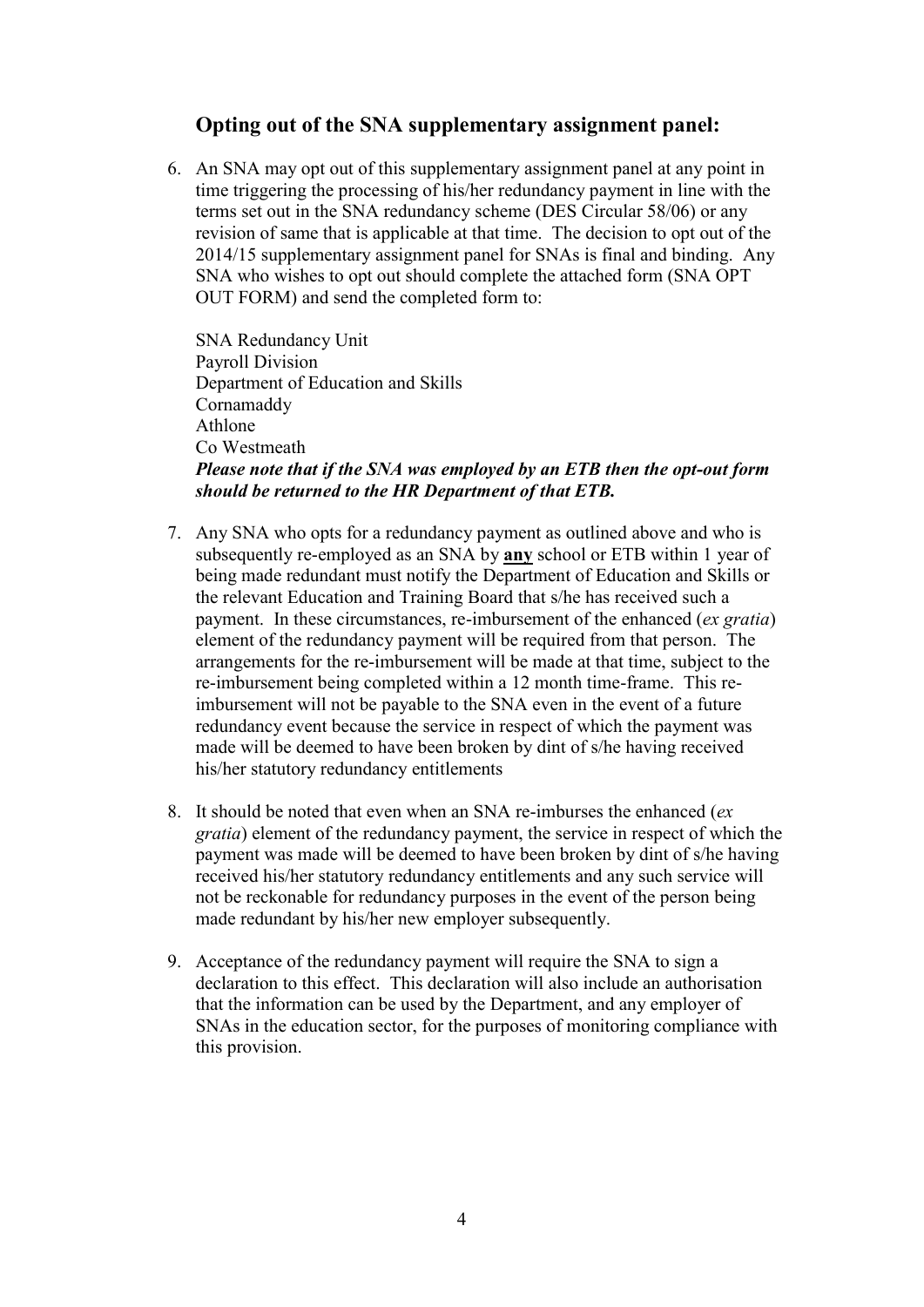#### **EMPLOYERS–PROCESS TO FOLLOW TO FILL AN SNA VACANCY:**

*Subject to any exceptions permitted by the Employment Equality Acts, 1998 to 2011, the recruitment and selection process must not indicate an intention to discriminate or contain information in any form which might reasonably be understood as indicating any such intention.*

- 10. Supplementary assignment panel rules do not apply to the filling of Substitute or "Cover" vacancies i.e. Maternity Leave, Sick Leave, Career Breaks, jobsharing replacement, unpaid leave replacement etc. which continue to be filled in the normal manner. However, an SNA who is a member of the supplementary assignment panel may be employed as a substitute SNA while retaining his/her membership of the supplementary assignment panel. Such service is not reckonable for seniority, incremental or redundancy purposes.
- 11. Where an employer has part-time SNAs and then receives an additional allocation of SNA resources, the employer may choose to allocate additional hours to those existing part-time SNAs without recourse to these arrangements.
- 12. Schools/ETBs must complete a separate **Process Verification Document (pages 7 & 8)** in respect of the filling of all other vacancies which must be returned to the supplementary assignment manager **within six weeks of the vacancy being filled.**
- 13. All SNA vacancies (other than cover vacancies) must be advertised on one of the following websites as soon as practicable. SNA vacancies may also be advertised locally as required / deemed necessary. This will enable SNAs who are being made redundant to know what SNA vacancies are available. **List of Websites:**

www.educationposts.ie [www.staffroom.ie](http://www.staffroom.ie/) www.educationcareers.ie www.educatetogether.ie Any Education and Training Board website

- 14. The advertisement must list any specific competencies and/or requirements to meet the special educational needs of the pupil(s).
- 15. Employers are reminded that with effect from 1 September 2011, the minimum required standard of education for appointment to an SNA post is: A FETAC level 3 major qualification on the national framework of qualifications **or** a minimum of three grade Ds in the Junior Cert **or** Equivalent.
- 16. If an employer receives an application for a vacancy from one or more SNAs who are due to be made redundant and who furnishes the employer with a certified copy of Panel Form 1 (PF1), then the employer is **obliged** to offer the vacancy to one of those SNAs. This is subject to the SNA meeting any specific competencies and/or requirements to meet the special educational needs of the pupil(s). This will require an interview process to ascertain. This is also subject to the checking and verification of References, meeting any Occupational Health & Safety (OHS) requirements and satisfactory Garda vetting. The SNA must agree to respect the ethos of the employer in question.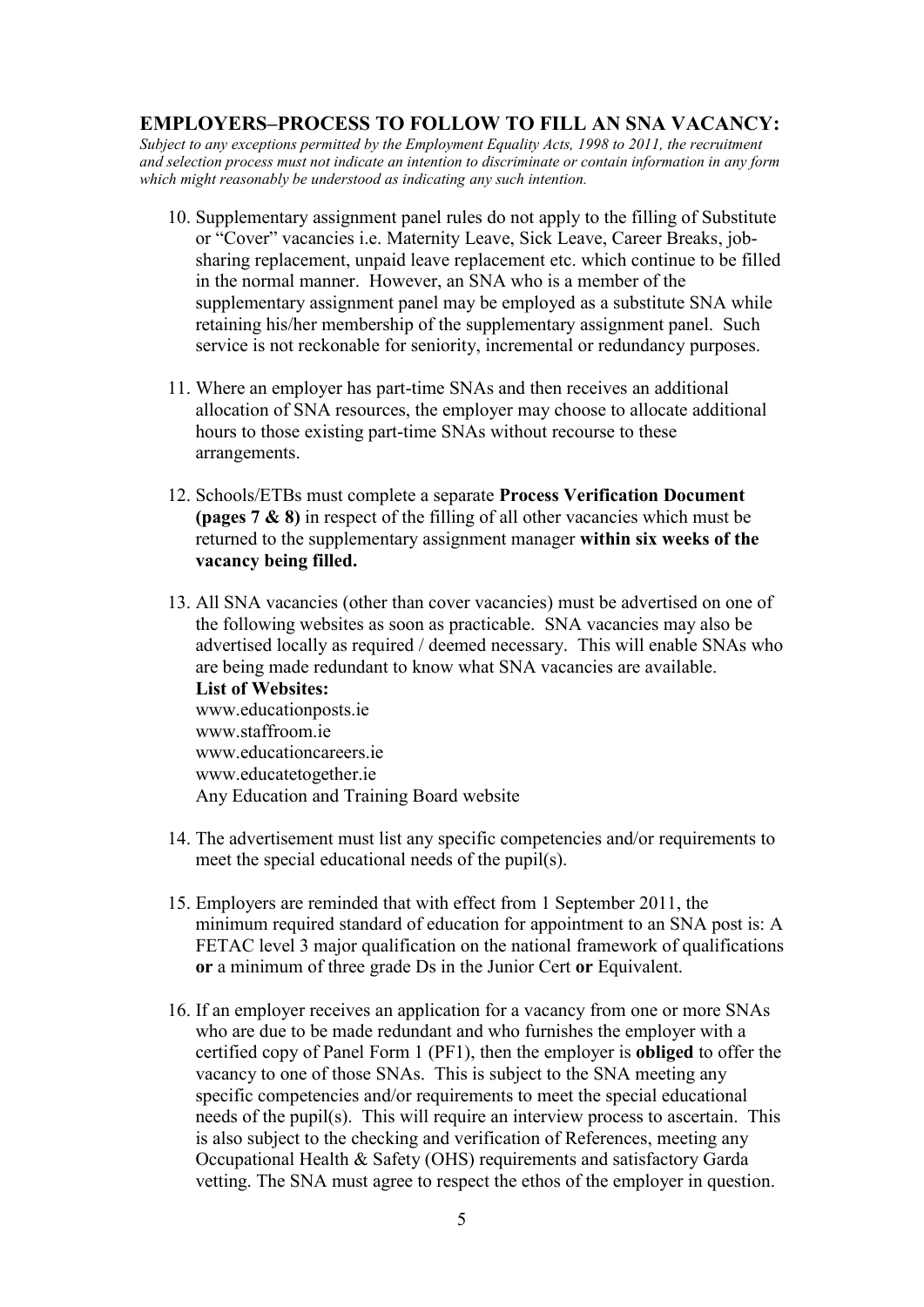17. Short listing of such applicants for interview:

**Employers may only interview SNAs with a certified copy of Panel Form 1 (PF1) in the first instance.** If there are five or fewer such applicants, all of them shall be called for interview. Otherwise, at least five such applicants shall be called for interview.

- 18. If an employer does not receive an application for a vacancy from an SNA who is due to be made redundant and who furnishes the employer with a certified copy of Panel Form 1 (PF1) within the time-period specified in the advertisement **or** if having interviewed at least five such applicants, it has been established that none of those applicants meet the specific competencies and/or requirements to meet the special educational needs of the pupil(s) **then** and only then can the employer call other applicants for interview with a view to filling its vacancy from all the other applicants (which may include further panel applicants) for the vacancy. **This second interview process, if required, must be held on a separate day.**
- 19. If, following interview, a number of candidates obtain the same marks then seniority as an SNA should be the determining factor in filling the vacancy. The seniority of the SNAs can be determined from the PF1 form.
- 20. The successful candidate when offered the post, will be obliged to confirm acceptance in writing to reach the employer **no later than eight calendar days** from the date of the letter of offer. Failure to accept the vacancy offered in the requisite time period will result in withdrawal of the offer.

#### 21. **Garda Vetting:**

The employer must ensure compliance with the relevant Garda Vetting requirements and the provision of a child protection related statutory declaration and associated form of undertaking by persons being appointed to SNA positions. Current requirements are outlined on [www.education.ie](http://www.education.ie/)

#### 22. **Contracts of Employment:**

Appointees must be offered a contract of employment in accordance with the terms outlined in the relevant circulars which are available on the Department's website. The current contracts for SNAs at Primary and Post-Primary level are available at the following web addresses: [http://www.education.ie/en/Circulars-and-Forms/Active-](http://www.education.ie/en/Circulars-and-Forms/Active-Circulars/sna15_05.pdf)[Circulars/sna15\\_05.pdf](http://www.education.ie/en/Circulars-and-Forms/Active-Circulars/sna15_05.pdf) [http://www.education.ie/en/Circulars-and-Forms/Active-](http://www.education.ie/en/Circulars-and-Forms/Active-Circulars/sna12_05.pdf)[Circulars/sna12\\_05.pdf](http://www.education.ie/en/Circulars-and-Forms/Active-Circulars/sna12_05.pdf)

23. **Notification of appointment to the Department of Education and Skills:**  On completion of the appointments procedure as outlined above, employers (other than ETBs) shall complete and submit the form "Notification of Appointment – SNA", which is available at the following web address: [http://www.education.ie/en/Circulars-and-Forms/Popular-forms/Special-](http://www.education.ie/en/Circulars-and-Forms/Popular-forms/Special-Needs-Assistant-Appointment-Form.pdf)[Needs-Assistant-Appointment-Form.pdf](http://www.education.ie/en/Circulars-and-Forms/Popular-forms/Special-Needs-Assistant-Appointment-Form.pdf)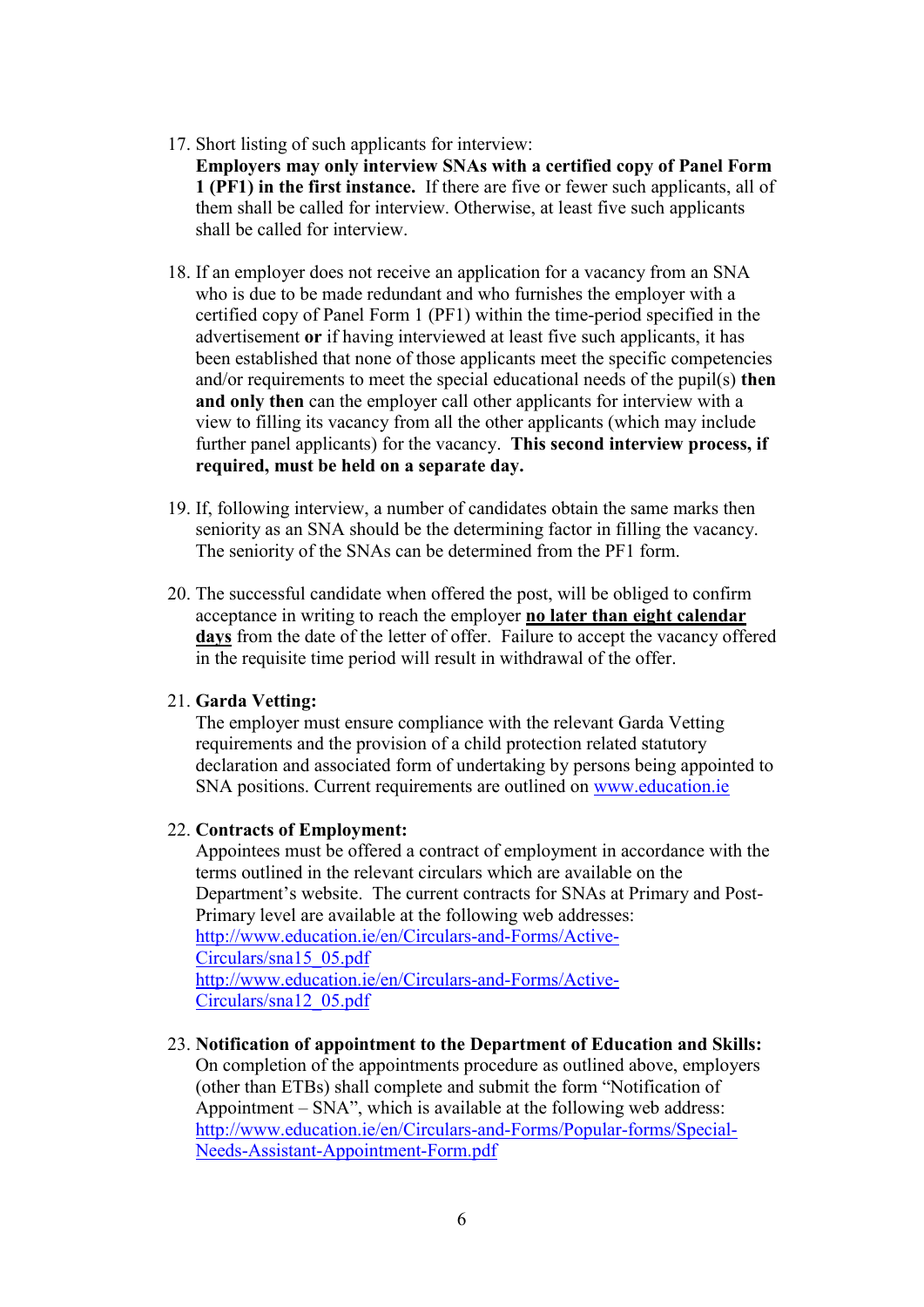## **Process Verification Document – for completion by employers**

# **Page 1 of 2**

**A separate Process Verification Document should be completed by employers in respect of every SNA vacancy other than substitute or "cover" vacancies.**

**A completed version of this document must be returned to the supplementary assignment manager within six weeks of the vacancy being filled.**

- **1.** Did your school/ETB have an SNA Vacancy?
- **2.** If Yes, did your school/ETB advertise the vacancy on one or more of the websites listed on paragraph 13 of this Circular.
- **3.** Did you receive applications from SNAs attaching a certified copy of Panel Form 1 (PF1)?
- **4.** If Yes, did you in the first instance **solely** interview applicants for the vacancy who had certified copies of Panel Form 1 (PF1) in line with the provisions of paragraphs 16 and 17 of this Circular.
- **5.** Did you award the vacancy to an SNA who had a certified copy of Panel Form 1 (PF1)?

*It should be remembered that the only reason why a school/ETB cannot fill a vacancy with a person with a certified Panel Form 1(PF1) is if, following interview, none of the Panel Form 1 applicants meet the specific competencies and/or requirements to meet the special educational needs of the pupil(s). Obviously, this is subject to the checking and verification of References, meeting any OHS requirements and satisfactory Garda vetting.*

#### **School Details:**

| School Name: |  |
|--------------|--|
|              |  |

School Address:

School Telephone No:

School Roll No:



| cants for the vac    |  |  |
|----------------------|--|--|
| $\sim$ provisions of |  |  |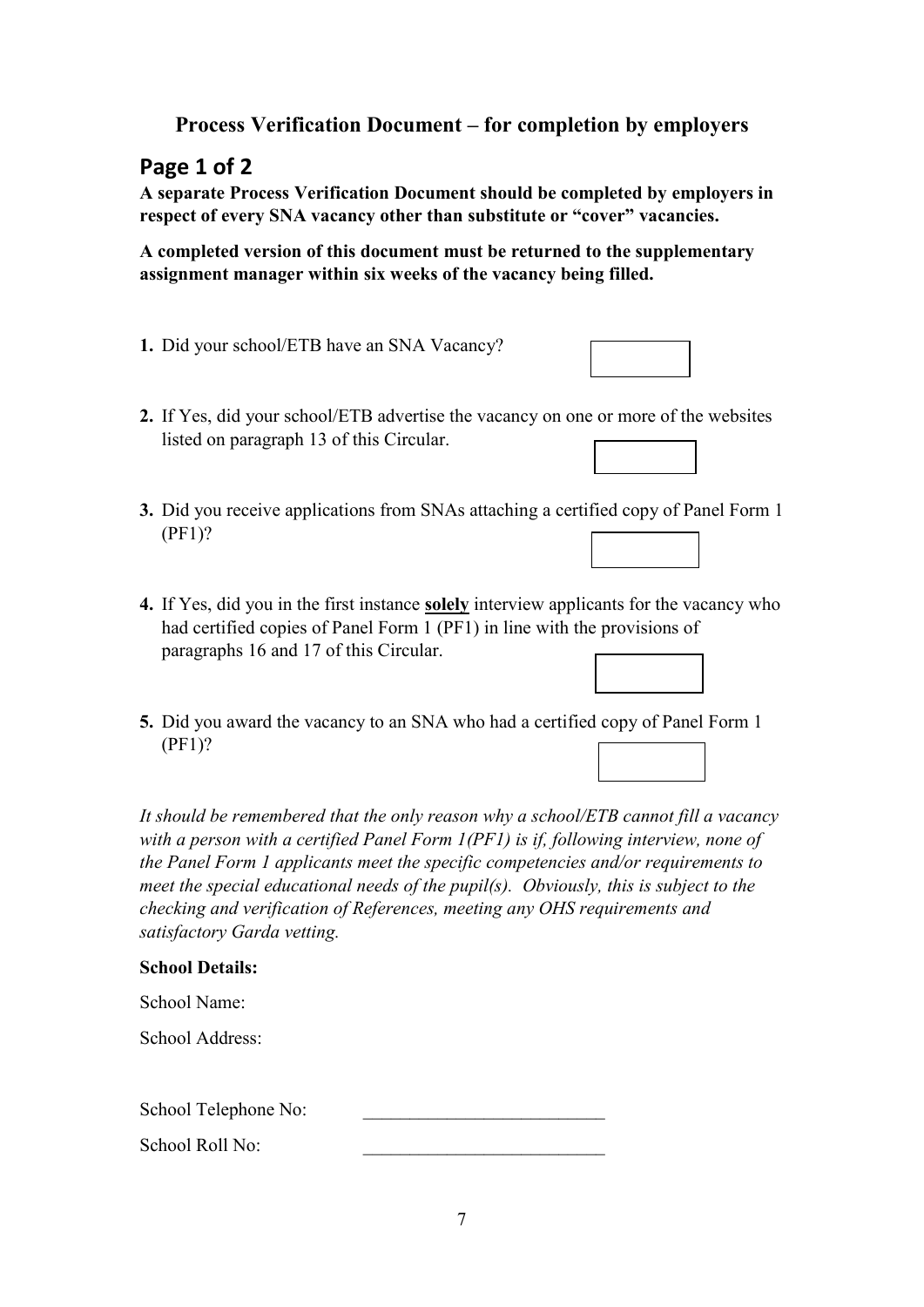# **Page 2 of 2**

To be signed by the Principal / ETB HR Dept.:

I certify that, in so far as I am aware, the information supplied on this form is correct. Signature:

Date:

Principal /ETB HR Dept. Telephone No:

To be signed by the Chairperson, Board of Management / ETB HR Dept.:

I certify that, in so far as I am aware, the information supplied on this form is correct. Signature:

Date:

Chairperson /ETB HR Dept. Telephone No: \_\_\_\_\_\_\_\_\_\_\_\_\_\_\_\_\_\_\_\_\_\_\_\_\_\_

**This form should be completed and returned to the supplementary assignment manager at the following address within six weeks of the vacancy being filled:**

**Supplementary Assignment Manager Block 1, Floor 3 Department of Education and Skills Marlborough Street Dublin 1**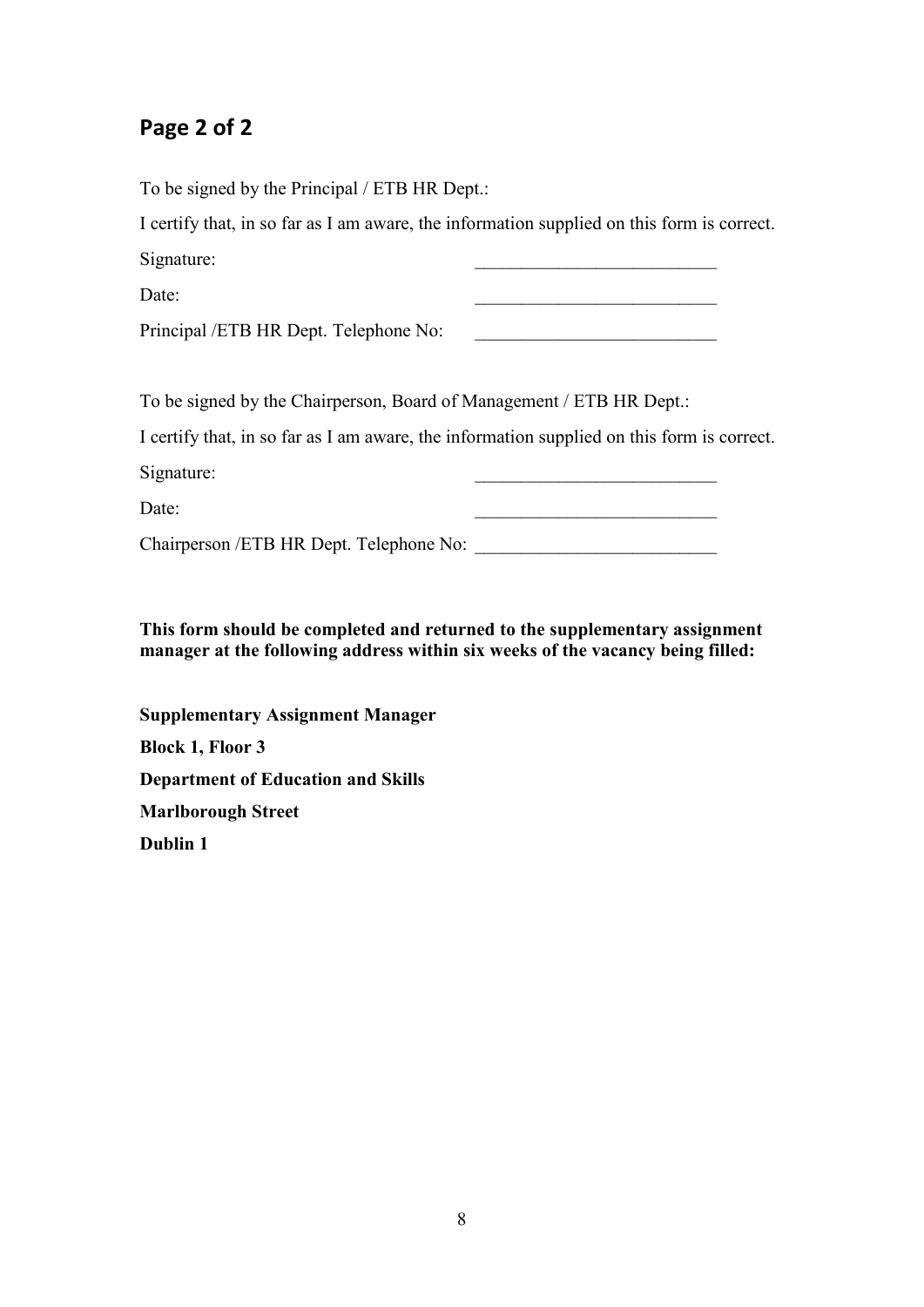#### 24. **Supplementary Assignment Manager:**

A supplementary assignment manager will be assigned by the Department of Education and Skills. The role of the supplementary assignment manager will be as follows for the 2014/15 school year:

- Any employer recruiting an SNA is obliged to provide the supplementary assignment manager with a copy of the completed Process Verification Document.
- Review the cases of a number of SNAs (if any) who are unsuccessful in gaining further employment via these arrangements with a view to establishing if there are specific recurring reasons why SNAs did not gain further SNA employment via these arrangements.
- In conjunction with the Department of Education and Skills, the Managerial Authorities and the Unions conduct a review of the operation of these arrangements/Circular in advance of the 2015/16 school year with a view to making any amendments deemed necessary to improve upon the operation of these arrangements.
- This review will include but is not limited to the following:
	- i. Review the requirement to call a minimum of 5 candidates for interview;
	- ii. Review the arrangements whereby school management may allocate additional posts among existing part time SNAs;
	- iii. Review whether there should be an onus on the employer to send a copy of every PF1 form to the supplementary assignment manager;
	- iv. Review a number of SNAs who are unsuccessful in gaining further employment via these arrangements
	- v. Review the timeframe outlined in Paragraph 20 for acceptance of the offer of employment
	- vi. Examine the scope and role of the supplementary assignment manager.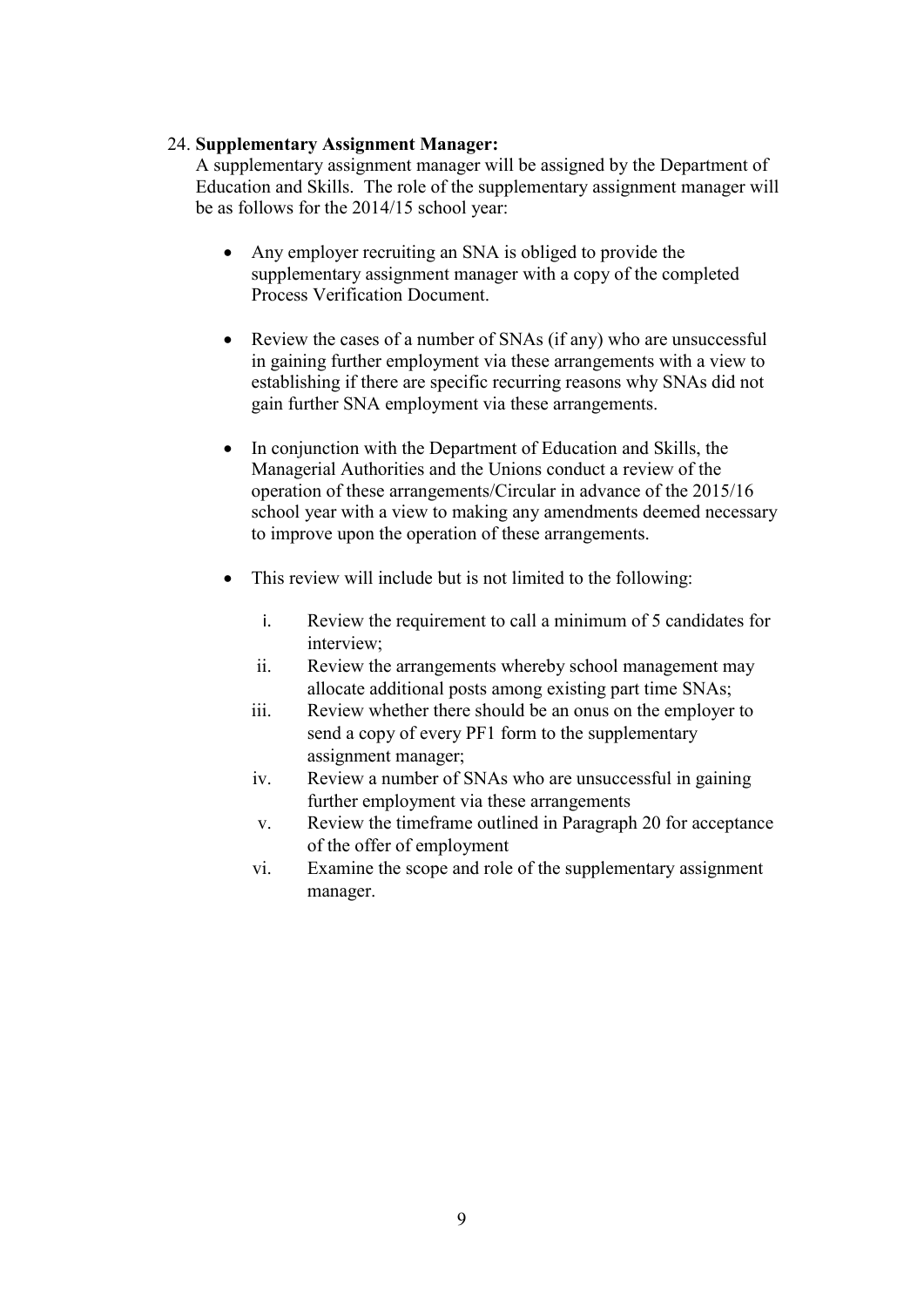#### **Other relevant information:**

- 25. As already outlined, DES Circular 37/2013 is superseded by this Circular in all respects. This means that SNAs who were made redundant after 1 May 2013 and who have not obtained a new position will remain on this panel until 1 June 2015 with a view to gaining further SNA employment. Such SNAs may of course opt out of the panel and have their redundancy payment processed but this will not happen automatically.
- 26. An SNA shall only be appointed to a post which is to be filled within the allocation of posts approved by the NCSE.
- 27. If an SNA is appointed to a further SNA position on or before 1 June 2015 s/he will no longer be deemed to be a member of the 2014/15 supplementary assignment panel for SNAs.
- 28. It should be noted that if an SNA resigns a post (or a part time post), s/he will not be entitled to membership of the supplementary assignment panel for SNAs and s/he will not be entitled to claim a redundancy payment as has always been the case.
- 29. SNAs who are members of this supplementary assignment panel will have no entitlement to salary by virtue of his/her membership of this panel.
- 30. Time spent on the SNA supplementary assignment panel will not be reckonable for any purposes. This includes but is not limited to the following:
	- a. Time spent on the SNA supplementary assignment panel will not count towards service.
	- b. Time spent on the SNA supplementary assignment panel will not count in the event of a future redundancy situation.
	- c. Time spent on the SNA supplementary assignment panel will not count for incremental progression.
- 31. **Pension:** A period of time spent on the supplementary assignment panel does not constitute pensionable service.

#### 32. **Existing service – Seniority:**

The arrangements in respect of SNA seniority are detailed in DES circular 59/2006. If an SNA receives a position via this supplementary assignment panel then any existing service as an SNA will **not** be reckonable for future seniority purposes as an SNA with the new employer i.e. s/he becomes the most junior SNA for seniority purposes in his/her new employment.

33. The 2014/15 SNA supplementary assignment panel will terminate on 1 June 2015.

#### **Processing of Redundancy Payments:**

34. Processing of Redundancy payments for SNAs who are deemed to be members of this supplementary assignment panel will not commence until 1 June 2015. At that time any SNA who has not been appointed to a further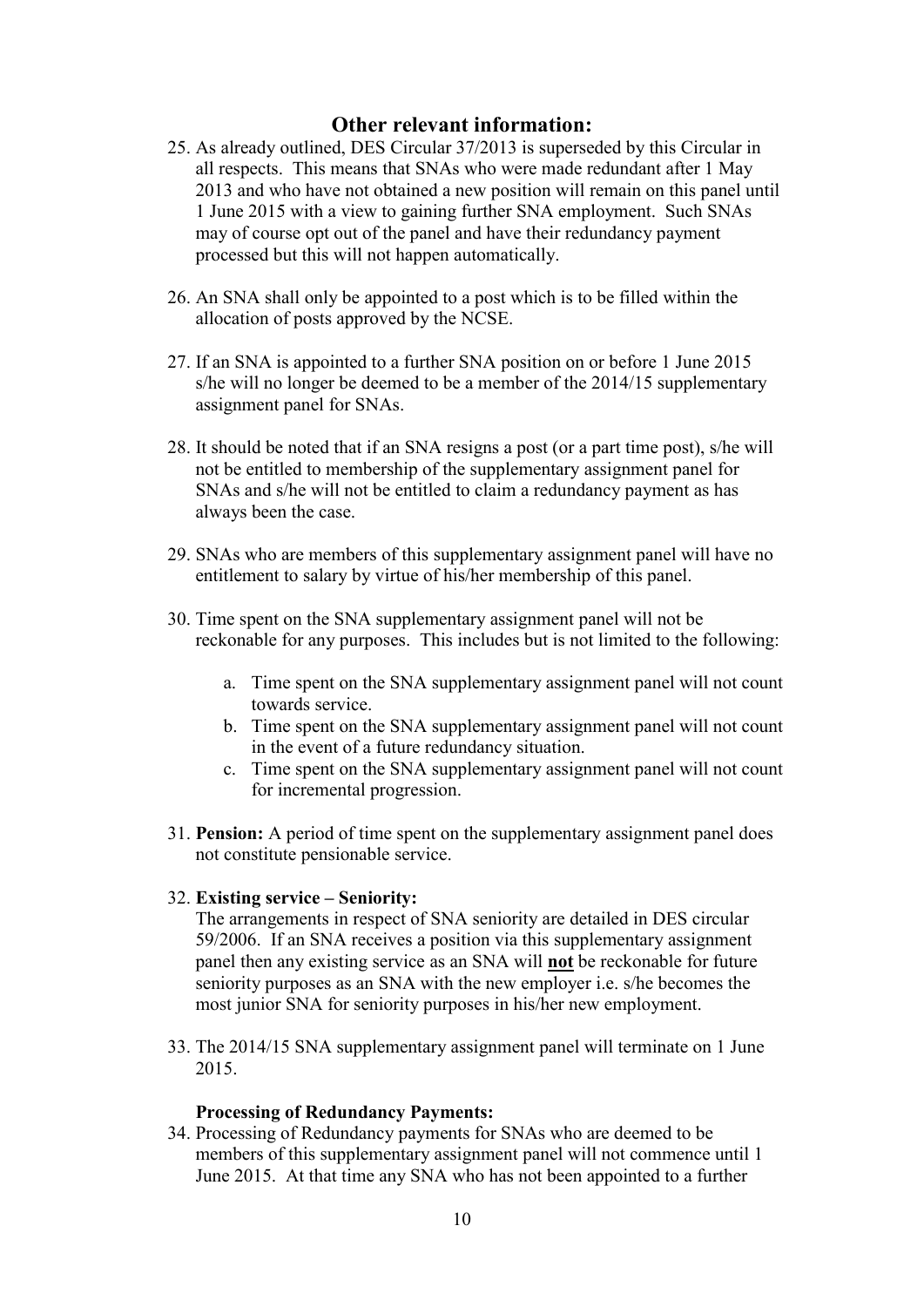SNA position will no longer be deemed to be a member of the SNA supplementary assignment panel, as the panel will have terminated, and processing of his/her redundancy payment will commence with a view to being finalised as soon as practicable.

#### 35. **Existing service – Redundancy:**

No redundancy payment will be made in respect of any SNA who is deemed to be a member of this supplementary assignment panel and who is appointed to a further SNA position on or before 1 June 2015. However, if s/he is appointed to a further SNA position during the 2014/15 school year, such service as an SNA that s/he has already accrued as an SNA in the current employer from which s/he is being made redundant and for which s/he would now be entitled to a redundancy payment in line with the terms of DES Circular 58/06, will be carried forward and reckonable, for redundancy purposes only, if a future redundancy situation arises in respect of that person.

#### 36. **Any queries in respect of this Circular should be directed by e-mail only to the following dedicated e-mail address:**

#### **[snasupplementpanel@education.gov.ie](mailto:snasupplementpanel@education.gov.ie)**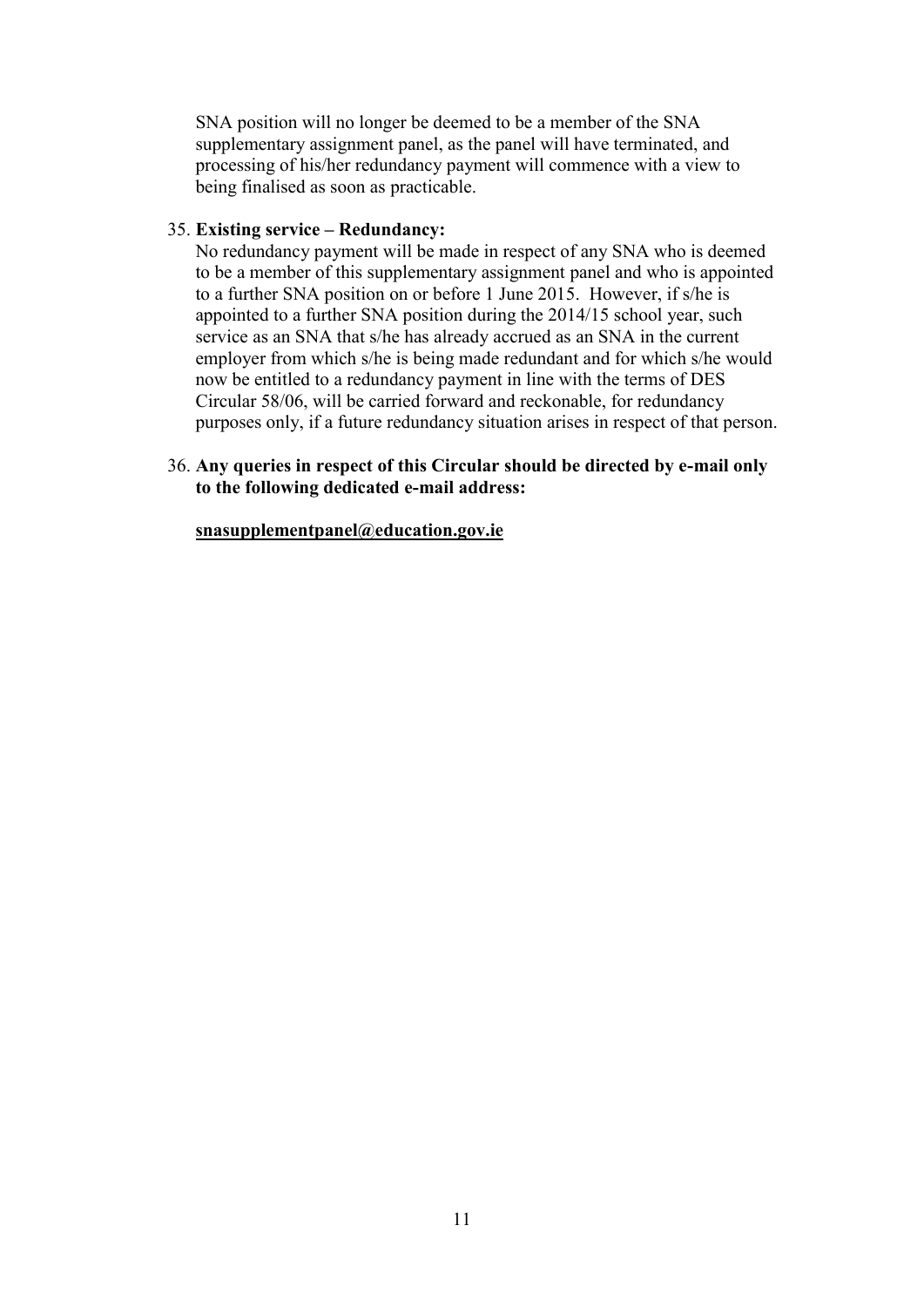# **Panel Form 1 (PF1)**

# **Page 1 of 2**

#### **SPECIAL NEEDS ASSISTANTS – SUPPLEMENTARY ASSIGNMENT PANEL FORM 2014/15**

This form is to be filled in by a school/ETB where an SNA **(with a minimum of one year's continuous service)** is notified by his/her employer that s/he is to be made redundant. (Service in a substitute capacity i.e. covering for maternity leave, sick leave, career breaks, job-sharing etc. does not count)

# **Only complete in respect of SNAs made redundant on or after 1 May 2013. This form should not be completed where an SNA loses hours but remains with his/her existing employer.**

**School Details:** 

School Name:

School Address:

School Telephone No:

School Roll No:

#### **Special Needs Assistant Details:**

Special Needs Assistant Name:

SNA Address:

SNA PPS Number:

SNA Telephone No:

On what date did this SNA commence employment in the school / ETB:  $\frac{1}{2}$ 

Has this Special Needs Assistant been notified that s/he is to be made redundant?

On what date was the SNA formally notified that s/he is to be made redundant:  $\frac{1}{2}$ 

With effect from what date will this Special Needs Assistant cease to be employed by your school  $\_$ / $\_$ / $\_$  . [31<sup>st</sup> August should be used where SNA ceases to be employed at the end of the school year]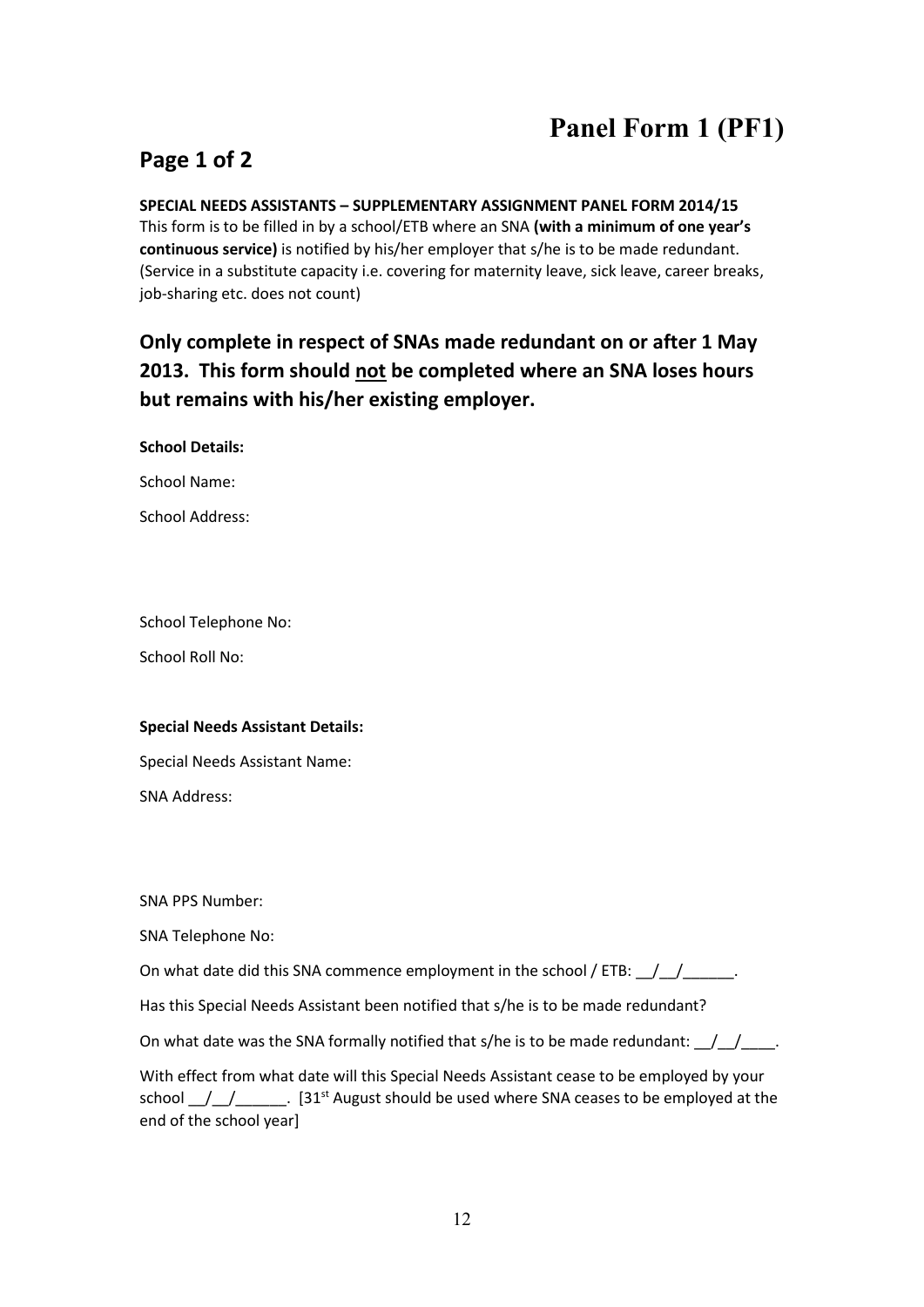# **Page 2 of 2**

To be signed by the Principal Teacher/ ETB HR Dept.: I certify that, in so far as I am aware, the information supplied on this form is correct. Signature: Date: \_\_\_\_\_\_\_\_\_\_\_\_\_\_\_\_\_\_\_\_\_\_\_\_\_\_ Principal /ETB HR Dept. Telephone No: To be signed by the Chairperson, Board of Management / ETB HR Dept.: I certify that, in so far as I am aware, the information supplied on this form is correct. Signature: Date: \_\_\_\_\_\_\_\_\_\_\_\_\_\_\_\_\_\_\_\_\_\_\_\_\_\_ Chairpersons / ETB HR Dept. Telephone No: To be signed by the Special Needs Assistant: I certify that, in so far as I am aware, the information supplied on this form is correct. Signature: Date: \_\_\_\_\_\_\_\_\_\_\_\_\_\_\_\_\_\_\_\_\_\_\_\_\_\_

**This form should be completed and given to the SNA who has been notified that s/he is to be made redundant. A copy of this form should be held by the school/ETB for their own records.**

**SNAs should always submit a copy of the completed Panel Form 1 (PF1) to employers when applying for vacancies as that is the only method for employers to determine whether an applicant has Panel Rights.**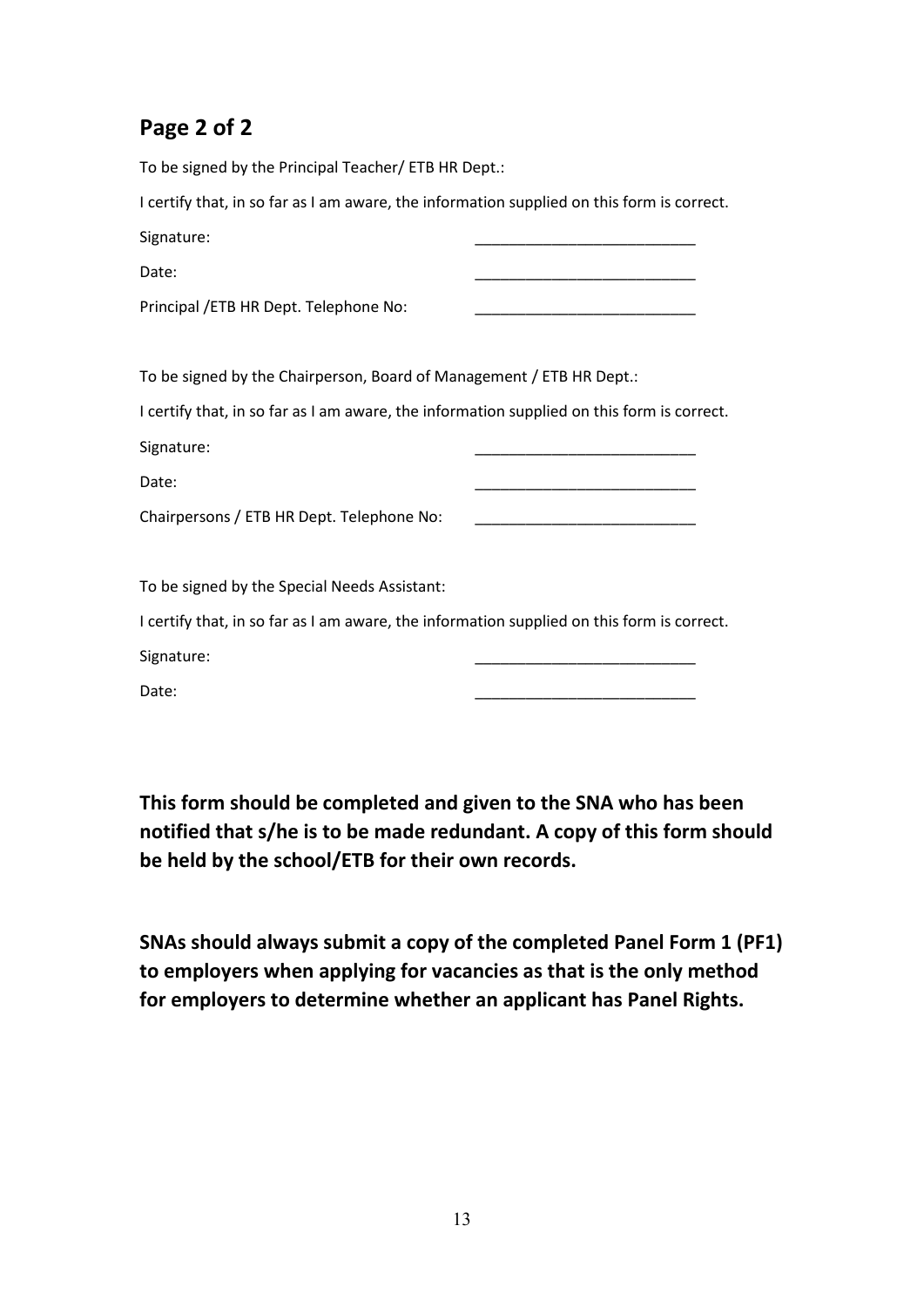# **Page 1 of 2 OPT OUT FORM**

#### **SPECIAL NEEDS ASSISTANTS - FORM TO OPT OUT OF THE 2014/15 SUPPLEMENTARY ASSIGNMENT PANEL FOR SNAs**

*SNAs are advised to read this form and the associated Circular 0044/2014 carefully before signing.* 

**This form is to be completed by an SNA who wishes to opt out of the 2014/15 SNA supplementary assignment panel. This will trigger the processing of his/her redundancy payment in line with the terms set out in the SNA redundancy scheme (DES Circular 58/06) or any revision of same that is applicable at that time. The decision to opt out of the 2014/15 supplementary assignment panel for SNAs is final and binding.** 

Any SNA who opts out of the 2014/15 supplementary assignment panel for SNAs and who receives a redundancy payment, and who then is subsequently re-employed as an SNA by **any** school or ETB within 1 year of being made redundant must notify the Department of Education and Skills or the ETB as appropriate that s/he has received such a redundancy payment. In these circumstances, re-imbursement of the enhanced (*ex gratia*) element of the redundancy payment will be required from the SNA. Arrangements for re-imbursement will be made at that time, subject to reimbursement being completed within a 12 month time-frame.

Even where an SNA re-imburses the enhanced (*ex gratia*) element of the redundancy payment, the service in respect of which the payment was made will be deemed to have been broken by dint of them having received their statutory redundancy entitlements and any such service will not be reckonable for redundancy purposes in the event of the person being made redundant by their new employer at a subsequent date.

Completion of this form will be deemed to be acceptance of these terms and conditions. Completion of this form also authorises the Department of Education and Skills, and any employer of SNAs in the education sector, to utilise the data contained in this form for the purposes of monitoring compliance with this provision.

#### **School Details:**

School Name: School Address:

School Telephone No: School Roll No:

#### **Special Needs Assistant Details:**

Special Need Assistant Name: SNA Address:

SNA PPS Number: